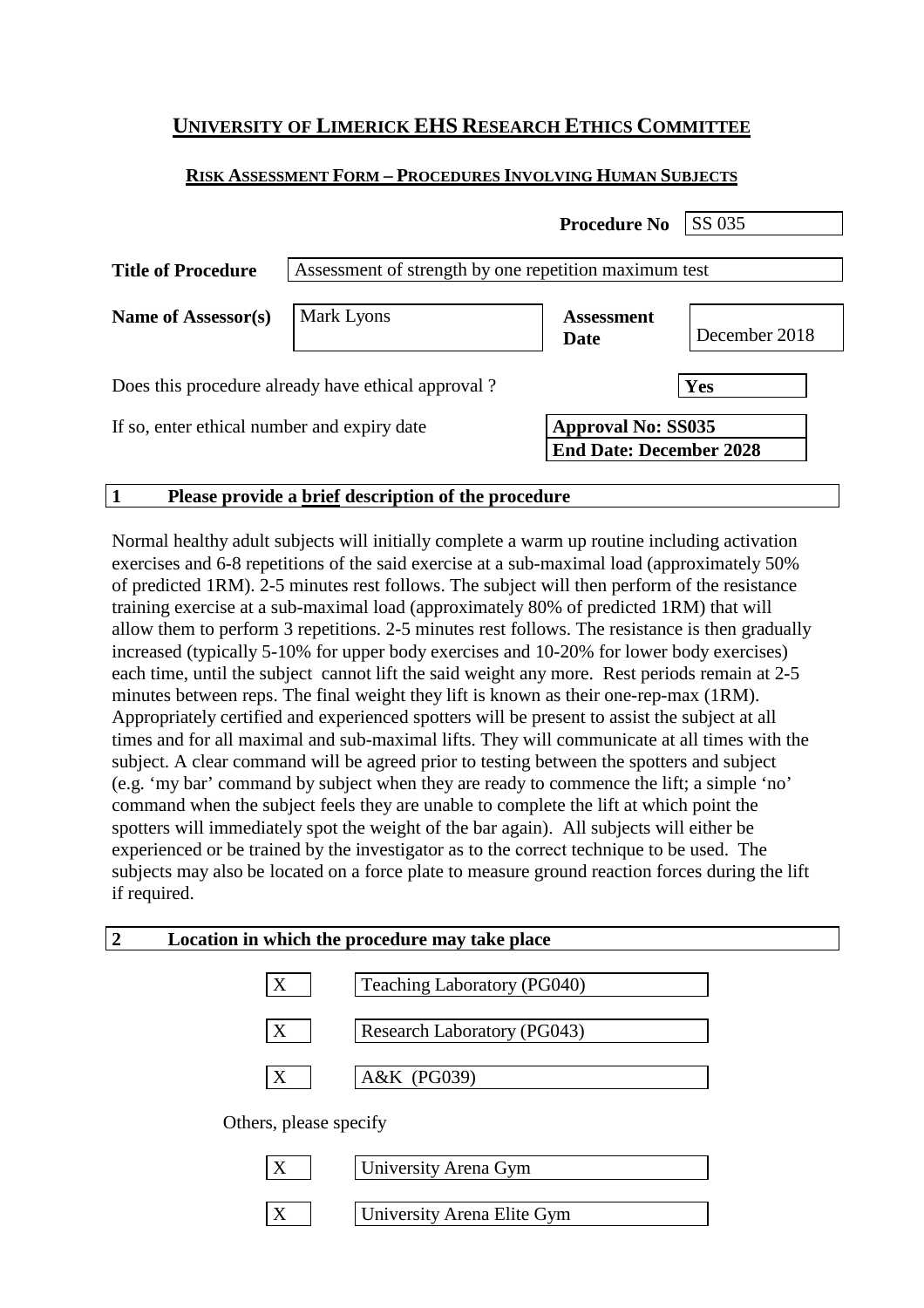# **3 Eligibility of subject(s) to be used**  $X$  | PESS student (U.G. or P.G.) X University of Limerick staff or campus personnel  $X$  Members of the general public engaged in research projects granted ethical approval.

## **4 Potential risks. To be explained before obtaining consent**

| $\mathbf{r}$<br>. .<br>----- |
|------------------------------|
|------------------------------|

All resistance training carries risk of muscular strain in those who are susceptible or not accustomed to resistance training. The participants will complete a standard lab questionnaire prior to participation, and anyone with a history of any musculoskeletal injuries will not be asked to undertake this procedure. Additionally, all labs, undergraduate and taught post-graduate work will include an informed consent document prior to participation, that will explain all the risks in full.

The risk of muscular and connective tissue injury during this procedure is minimal. Participants will undergo a thorough warm-up that will include activation exercises and a number of sub-maximal lifts starting at light loads (50% 1RM) and gradually increasing the weight until they reach their one rep max. Subjects will not be asked to lift more weight than they feel they can comfortably lift using the correct technique.

It should be noted that in teaching labs, resistance training is currently undertaken by PESS students of Physical Education, Sport and Exercise Sciences, Masters in Sports Performance, and Masters in Applied Sports Coaching, who are usually exercise tolerant. In final year projects and dissertations, all participants would be healthy adults with no musculoskeletal injuries.

## **5 Action to be taken in the event of a foreseeable emergency**

A clear command will be agreed prior to testing between the spotters and subject. This will include a 'my bar' command by the subject when they are ready to commence the lift. A simple 'no' command will be given by the subject in the event that they are unable to complete the lift. When a 'no' command is given by the subject, the spotters will immediately spot the weight of the bar and re-rack the bar to its starting position again.

The procedure will be terminated if the volunteer shows any sign of distress.

Standard first aid procedures may be required depending on the severity of the situation. The following standard procedure should be followed in the event of an incident occurring in the PESS building / UL Facility:

1. Stop the procedure. Position the subject to prevent self-injury.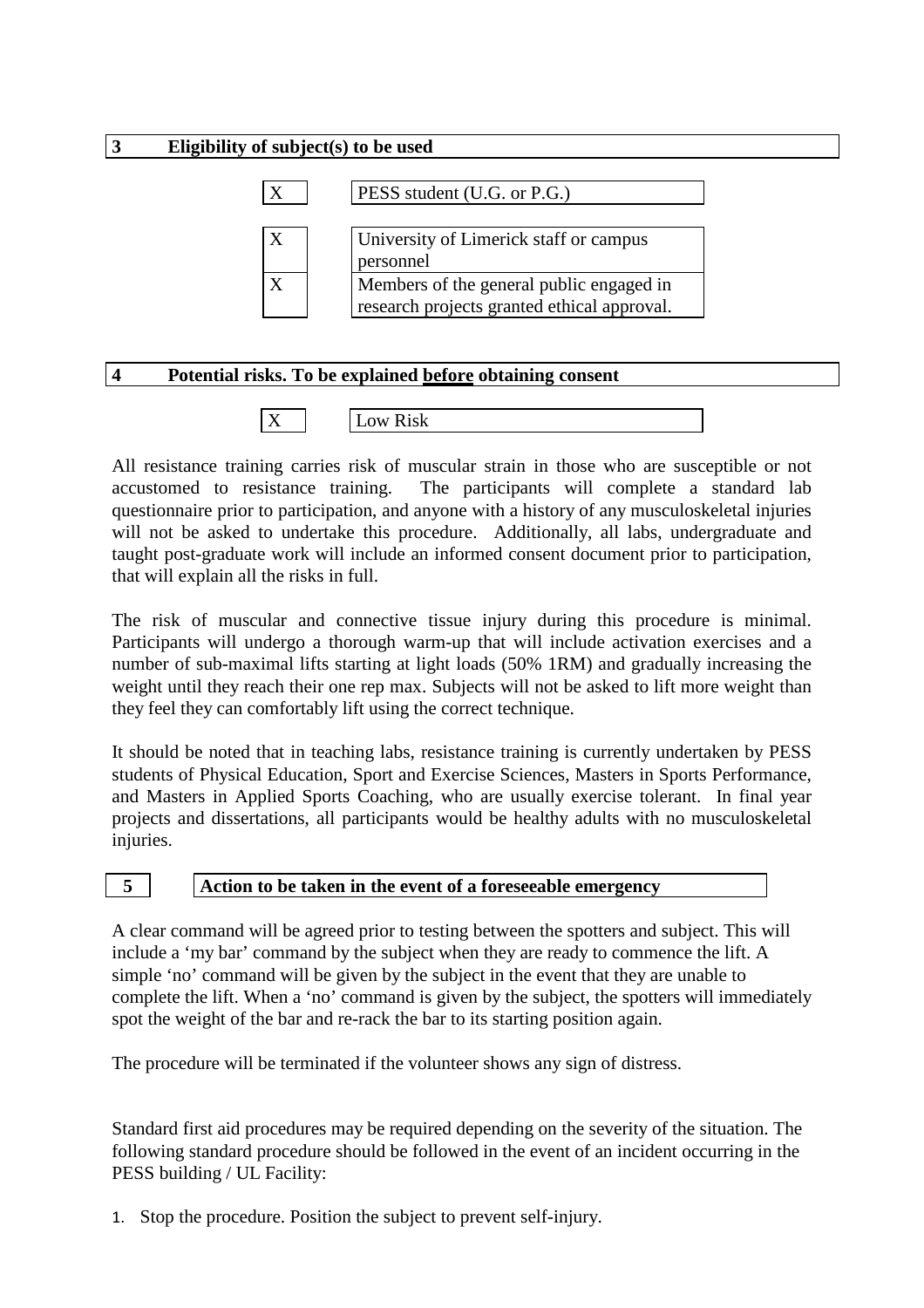- 2. If appropriate, raise the subject's lower limbs to improve blood flow. Should the subject fail to respond summon help immediately.
- 3. Check vital signs airways, breathing and circulation (ABC)
- 4. If required attempt CPR as soon as possible.
- 5. Requesting Help: Emergency Contact telephone numbers are listed on laboratory door:
	- During normal working hours 9am-5pm, use lab phone to contact the Student Health Centre on **061-20**2534
	- Outside of normal working hours, or if the Student Health Centre number is engaged/busy, use the laboratory phone to dial 3333 for UL security personnel who will then contact the ambulance service. Contact one of the PESS First Aiders – names are listed on the PESS laboratory door.
- 6. When contacting the above clearly state: Location, Building, Room Number, Nature of Incident/Accident and provide a contact number.
- 7. Complete the UL 'Accident & Emergency' form (completed by the investigator, not the volunteer). Forms available on UL HR website: [https://www.ul.ie/hr/hr-policies](https://www.ul.ie/hr/hr-policies-procedures-and-forms-z)[procedures-and-forms-z](https://www.ul.ie/hr/hr-policies-procedures-and-forms-z)

## **6 Level of supervision required for procedure**

| X            | PESS lecturing/research staff /teaching<br>assistant (with resistance training,<br>weightlifting or equivalent qualifications) |
|--------------|--------------------------------------------------------------------------------------------------------------------------------|
|              |                                                                                                                                |
| $\mathbf{X}$ | PESS postgraduate researcher (with<br>resistance training, weightlifting or                                                    |
|              | equivalent qualification)                                                                                                      |



## **7 Other documentation required for this assessment**





X Detailed protocol

Others, please specify